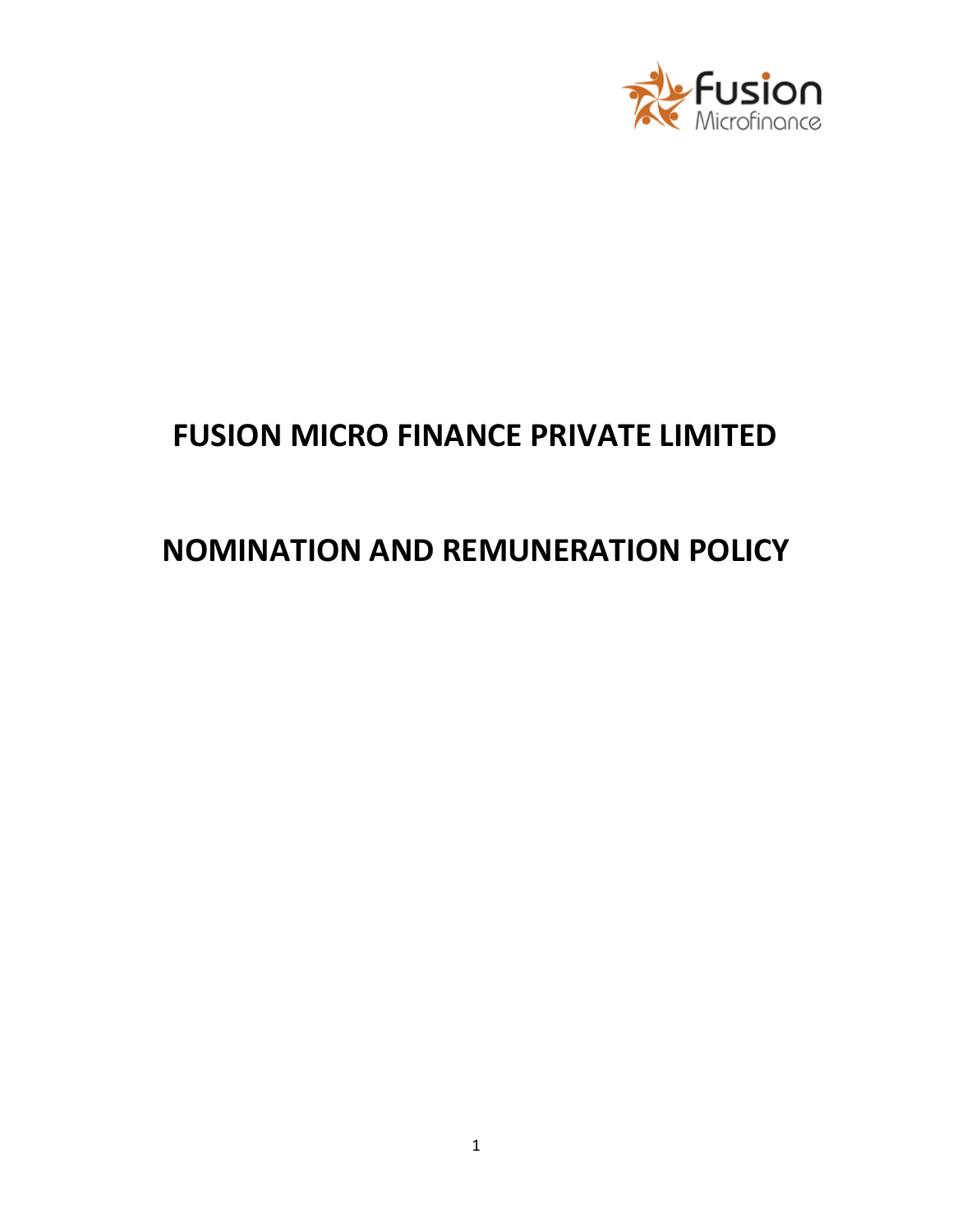

**Last reviewed on:** May 26, 2021

#### **1. NOMINATION AND REMUNERATION POLICY:**

Fusion recognizes the importance of aligning the business objectives with specific and measureable individual objectives and targets. The Company has therefore formulated the remuneration policy for its directors, key managerial personnel and senior management etc. as per RBI master circular DNBR.PD.008/03.10.119/2016-17 dated September 01, 2016, and as laid down in Section 178 of the Companies Act, 2013.

This policy shall act as a guideline for determining, inter-alia, qualifications, positive attributes and independence of a Director, matters relating to the remuneration, appointment, removal of directors and senior management and evaluation of performance of the Directors.

This Nomination and Remuneration Policy is being formulated in compliance with Section 178 of the Companies Act, 2013 read along with the applicable rules thereto. This policy on nomination and remuneration of Directors, Key Managerial Personnel and senior management has been formulated by the Nomination and Remuneration Committee (NRC or the Committee) and has been approved by the Board of Directors.

#### **2. OBJECTIVE**

The Nomination and Remuneration Committee and this Policy shall be in compliance with Section 178 of the Companies Act, 2013 read along with the applicable rule thereto. The Key Objectives of the Committee is to:

- **2.1.** To guide the Board in relation to appointment and removal of Directors and Senior Management.
- **2.2.** To evaluate the performance of the members of the Board and provide necessary report to the Board for further evaluation of the Board.
- **2.3.** To recommend to the Board on Remuneration payable to the Directors and key managerial personnel and senior management of the company.
- **2.4.** To ensure that the relationship of remuneration to performance is clear and meets appropriate performance benchmarks.
- **2.5.** To retain, motivate and promote talent and to ensure long term sustainability of talented managerial persons and create competitive advantage.
- **2.6.** To ensure that the remuneration of directors, key managerial personnel and senior management of the company involve a balance between fixed and incentive pay reflecting short and long term performance objectives appropriate to the working of the company and its goals.

#### **3. DEFINITIONS:**

**"Act"** means the Companies Act, 2013 and Rules framed there under, as amended from time to time.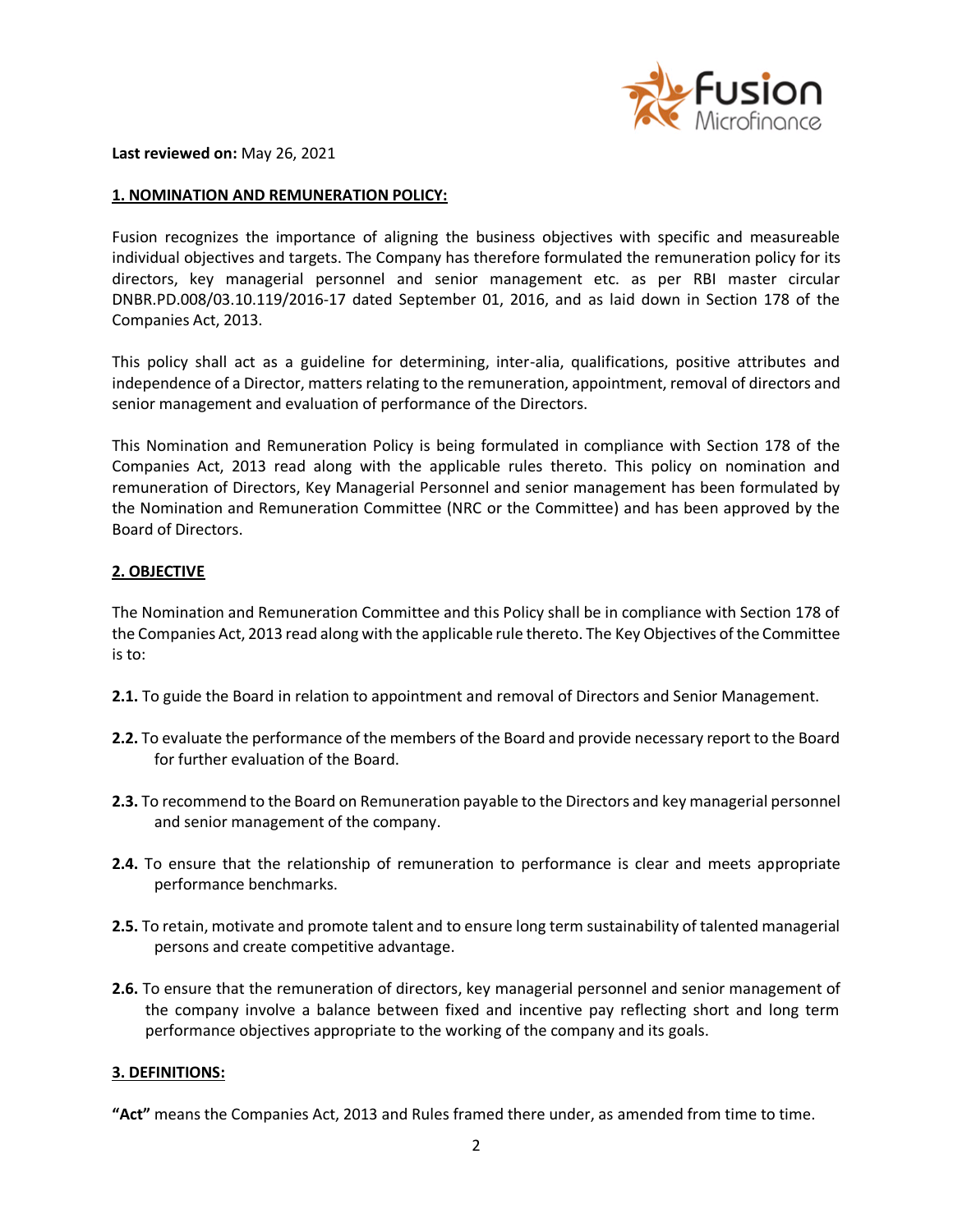

**"Board of Directors" or Board** means Board of Directors of the Company.

**"Committee"** means Nomination and Remuneration committee of the company as constituted or reconstituted by the board.

**"Company"** means "Fusion Microfinance Private Limited".

**"Key Managerial Personnel"** means Chief Executive Officer, Company Secretary, Chief Financial Officer of the Company.

**"Senior Management"** means Chief Operating Officer of the Company.

**"Policy or This Policy"** means Nomination and Remuneration Policy.

#### **4. APPLICABILITY:-**

The Policy is applicable to

- Directors (Executive and Non-Executive)
- Key Managerial Personnel
- Senior Management

## **5. POLICY FOR APPOINTMENT, REMOVAL, TENURE, AND EVALUATION OF EVERY DIRECTOR'S PERFORMANCE**

#### **5.1. Appointment criteria and qualifications**

- **a)** The Committee shall identify and ascertain the integrity, qualification, expertise and experience of the person for appointment as Director
- **b)** A person should possess adequate qualification, expertise and experience for the position he / she is considered for appointment. The Committee has discretion to decide whether qualification, expertise and experience possessed by a person is sufficient / satisfactory for the concerned position.

## **5.2. Term / Tenure**

The Term / Tenure of the Directors shall be governed as per provisions of the Companies Act, 2013 and rules made thereunder as amended from time to time.

- **a. Independent Director:** An Independent Director shall hold office for a term up to five consecutive years on the Board of the Company,
- **b. Chairman of Committees:** Any Director of the Company appointed as a Chairman of any committee (board committee) of the Company shall not hold the position of Chairman of any such committee for a period of more than 3 years from the date of appointment.

#### **5.3. Evaluation**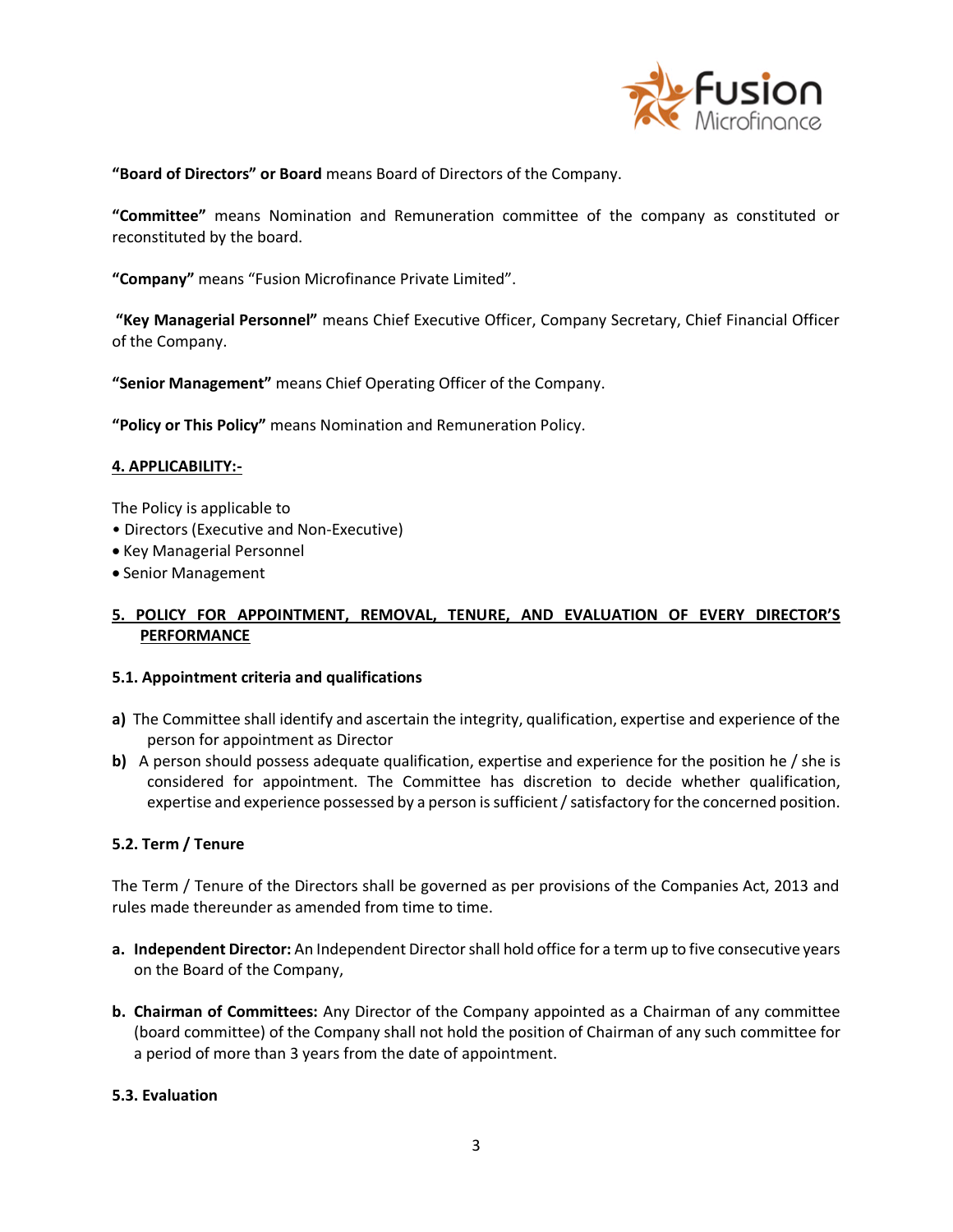

The Committee shall carry out evaluation of performance of every member of the Board at regular interval (yearly).

## **a. Criteria for evaluating Board members:**

Section 149 of the Companies Act, 2013 read with Schedule IV of the said Act states that the Independent Directors shall at its separate meeting review performance of non- independent directors and the Board as a whole and the performance evaluation of Independent Directors shall be done by the entire Board of Directors excluding the Director being evaluated.

#### **b. Criteria for evaluating performance of Independent Directors**

Criteria for evaluating performance of Independent Directors shall be as per the **Annexure A** enclosed herewith.

#### **5.4. Removal**

Due to reasons for any disqualification mentioned in the Act or under any other applicable Act, rules and regulations there under, the Committee may recommend, to the Board with reasons recorded in writing, removal of a Director and senior management subject to the provisions and compliance of the said Act, rules and regulations.

#### **6. POLICY FOR REMUNERATION TO DIRECTORS:**

The Committee will recommend the remuneration to be paid to the Directors, Key Managerial Personnel and Senior Management to the Board for their approval.

The level and composition of remuneration so determined by the Committee shall be reasonable and sufficient to attract, retain and motivate directors of the quality required to run the company successfully. The relationship of remuneration to performance should be clear and meet appropriate performance benchmarks. The remuneration should also involve a balance between fixed and incentive pay reflecting short and long-term performance objectives appropriate to the working of the company and its goals:

## **6.1 Remuneration to Executive Directors:**

a) The Remuneration/ Commission etc. to be paid to Executive Director shall be governed as per Article of Association of the company and provisions of the Companies Act, 2013 and rules made there under or any other enactment for the time being in force and the approvals obtained from the Members of the Company and the Central Government, as the case may be.

b) The Nomination and Remuneration Committee shall make such recommendations to the Board of Directors, as it may consider appropriate with regard to remuneration to Executive Directors.

#### **6. 2 Remuneration to Non- Executive / Independent Directors:**

a) **Remuneration:** All the remuneration of the Non- Executive (other than Nominee Director) / Independent Directors (excluding remuneration for attending meetings as prescribed under of the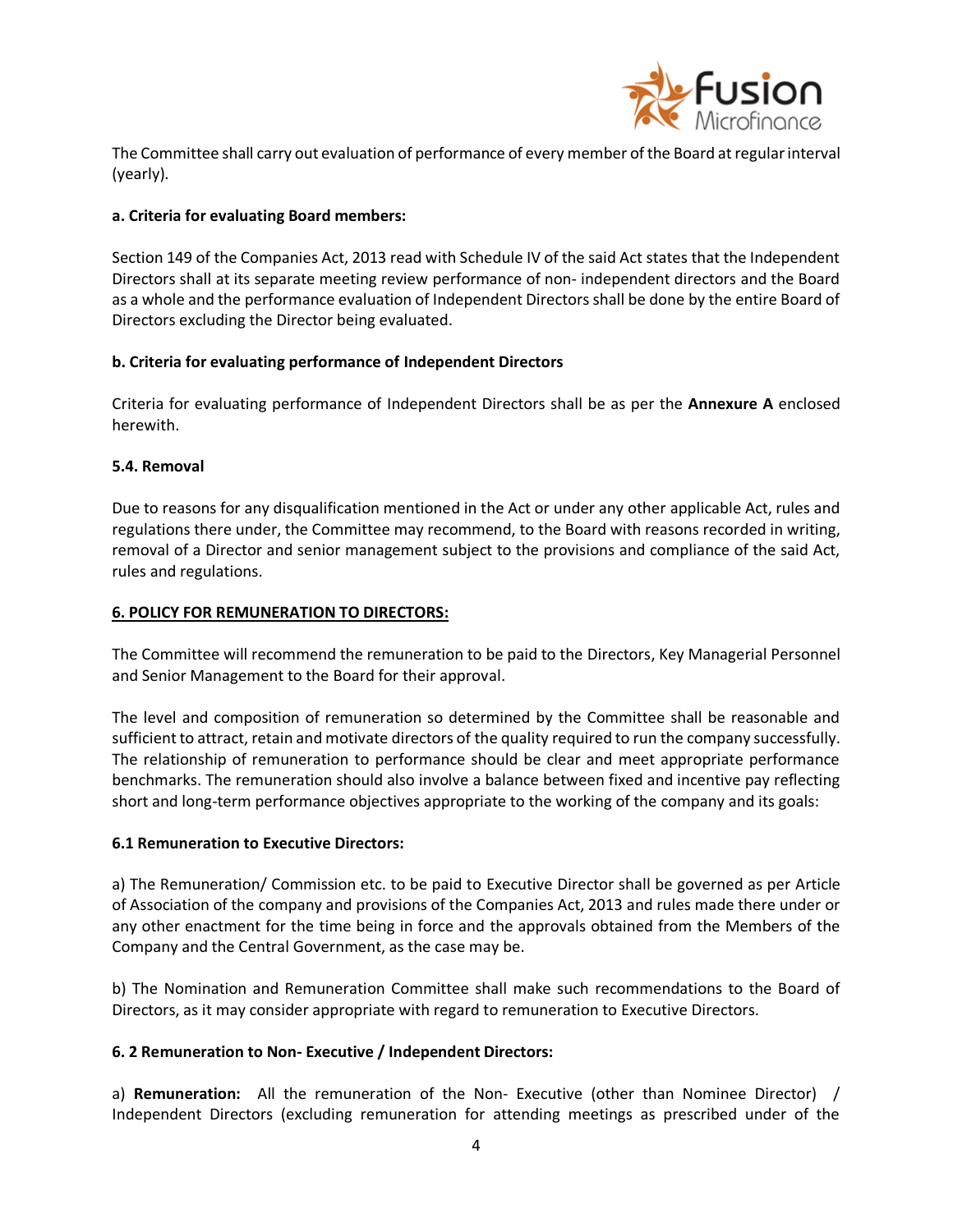

Companies Act, 2013 shall be subject to ceiling/ limits as provided under Companies Act, 2013 and rules made there under or any other enactment for the time being in force. The amount of such remuneration shall be such as may be recommended by the Nomination and Remuneration Committee and approved by the Board of Directors or shareholders, as the case may be.

a) **Sitting fees:** The Non-Executive (other than Nominee Director) / Independent Director may receive remuneration by way of sitting fees as the Board may decide / amend from time to time for attending meetings of Board or Committee thereof.

b) **Stock Options:** An Independent Director shall not be entitled to any stock option of the Company.

## **6. 3 Remuneration to Directors, Key Managerial Personnel and Senior Management:**

- a) The remuneration to Directors, Key Managerial Personnel and Senior Management shall consist of fixed pay and incentive pay, in compliance with the provisions of the Companies Act, 2013 and in accordance with the Company's Policy.
- b) The Fixed pay shall include monthly remuneration, employer's contribution to Provident Fund, contribution to pension fund, pension schemes, etc. as decided from to time.
- c) The Incentive pay shall be decided based on the balance between performance of the Company and performance of the Directors, Key Managerial Personnel and Senior Management to be decided annually or at such intervals as may be considered appropriate.

## **7. DISSEMINATION**

The details of the Policy and the evaluation criteria as applicable shall be published on Company's website and accordingly disclosed in the Annual Report as part of Board's report therein.

**-x-x-**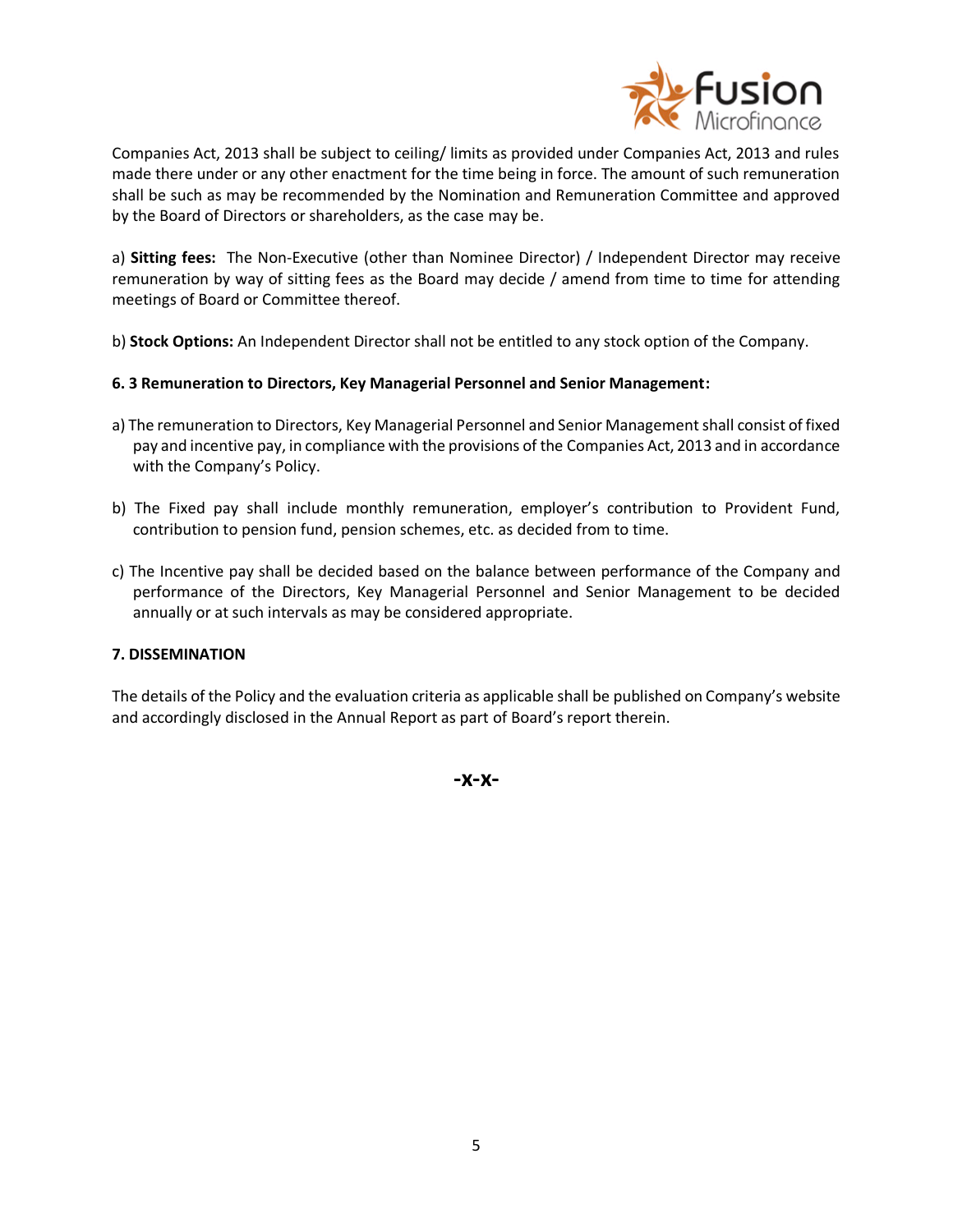

**Annexure A**

# **PERFORMANCE EVALUATION OF BOARD AS A WHOLE**

# **For the period Apr '17 – Mar '18**

*(Evaluation to be done by Mar 31, 2018 by all the Directors of the Board)*

| Sr. No.        | <b>Parameters</b>                                                                                                                                                                                                                                                           | Good | Average | <b>Below</b><br>Average |
|----------------|-----------------------------------------------------------------------------------------------------------------------------------------------------------------------------------------------------------------------------------------------------------------------------|------|---------|-------------------------|
|                | <b>STRUCTURE, COMPOSITION &amp; QUALITY</b>                                                                                                                                                                                                                                 |      |         |                         |
| 1.             | The Board as a whole has Directors who have the<br>appropriate mix of experience, competencies and<br>qualifications to meet the objectives of the Corporate<br>Governance Policy.                                                                                          |      |         |                         |
| 2.             | The Board includes an adequate level of diversity of<br>experiences and backgrounds.                                                                                                                                                                                        |      |         |                         |
| 3.             | The process of appointment of directors is clear and<br>transparent and includes provisions to consider diversity of<br>thought, experience, knowledge, and gender.                                                                                                         |      |         |                         |
|                | <b>MEETINGS OF THE BOARD</b>                                                                                                                                                                                                                                                |      |         |                         |
| 4.             | Frequency: Board Meeting are held with enough<br>frequency, at least quarterly, to fulfill the Board's duties.                                                                                                                                                              |      |         |                         |
| 5.             | Agenda: The agenda and related information are circulated<br>in advance of meetings. Adequate and timely inputs are<br>taken from the Board members prior to setting of the<br>Agenda.                                                                                      |      |         |                         |
| 6.             | Discussions & Dissent: Board Meetings are conducted<br>effectively with sufficient time spent on significant or<br>emerging issues. All Directors participate in the discussions.<br>Dissent and debate is encouraged. The Board<br>seems to work constructively as a team. |      |         |                         |
| 7 <sub>1</sub> | Minutes: Are drafted and circulated accurately and in<br>time, including dissenting views, if any.                                                                                                                                                                          |      |         |                         |
| 8.             | Written materials provided to the Board members are<br>relevant and concise.                                                                                                                                                                                                |      |         |                         |
| 9.             | Board members come to meetings well prepared.                                                                                                                                                                                                                               |      |         |                         |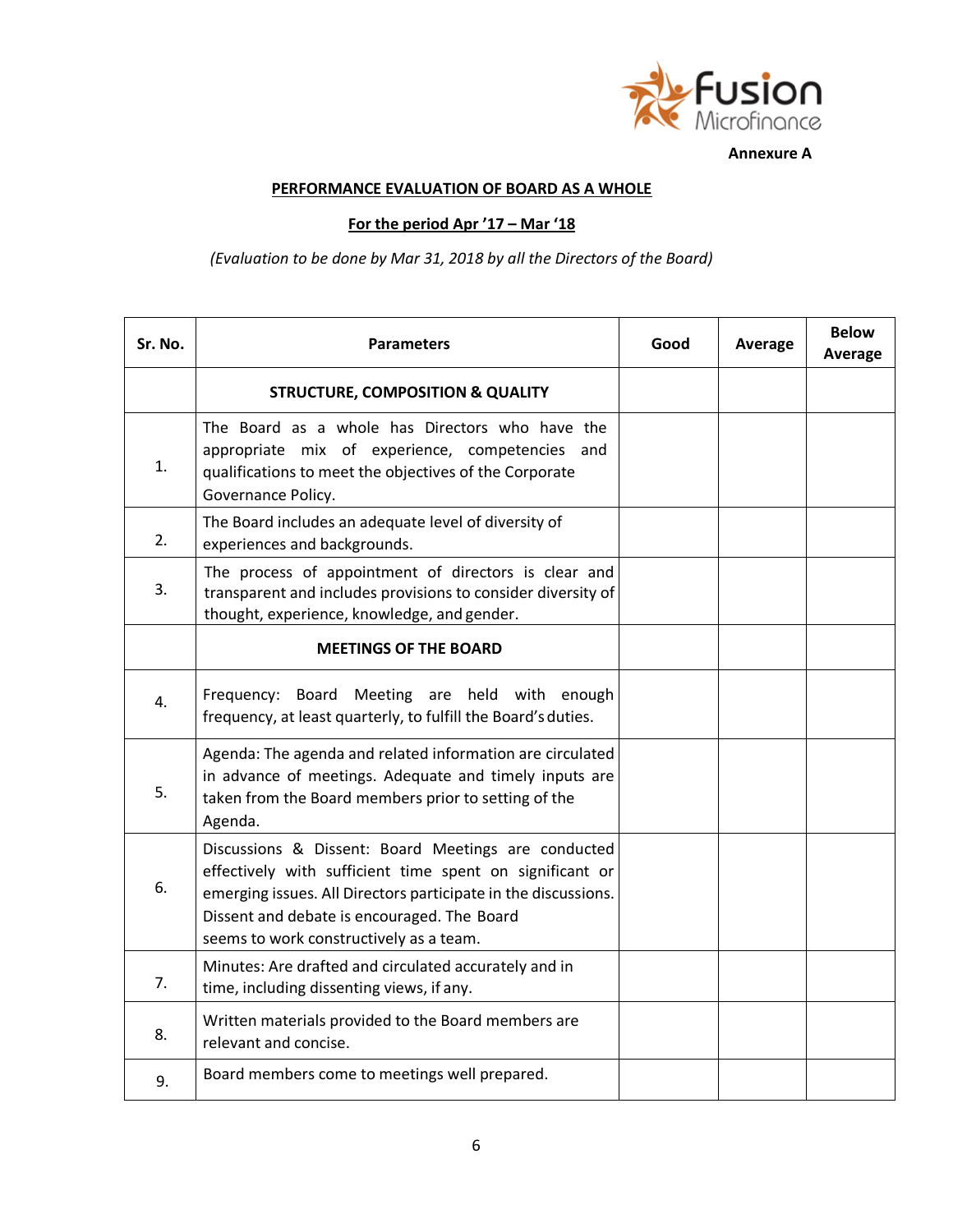

| Sr. No.                                                                                                                                                                                          | <b>Parameters</b>                                                                                                                                                                                                                                                                                   | Good | Average | <b>Below</b><br><b>Average</b> |
|--------------------------------------------------------------------------------------------------------------------------------------------------------------------------------------------------|-----------------------------------------------------------------------------------------------------------------------------------------------------------------------------------------------------------------------------------------------------------------------------------------------------|------|---------|--------------------------------|
|                                                                                                                                                                                                  | <b>FUNCTIONS OF THE BOARD</b>                                                                                                                                                                                                                                                                       |      |         |                                |
| 10.                                                                                                                                                                                              | Strategy Issues: Significant time of the Board is being<br>devoted to management of current and potential strategic<br>issues                                                                                                                                                                       |      |         |                                |
| 11.                                                                                                                                                                                              | Business Performance: The Board reviews and guides<br>corporate strategy, major plans of action, risk policy, annual<br>budgets and business plans, sets performance<br>objectives.                                                                                                                 |      |         |                                |
| 12.                                                                                                                                                                                              | Governance and compliance: Adequate time of the Board is<br>devoted to examine governance and compliance issues. The<br>Board ensures the integrity of the accounting and financial<br>reporting systems, including the independent<br>audit, and that appropriate systems of control are in place. |      |         |                                |
| 13.                                                                                                                                                                                              | Risk Assessment: The Board takes into account significant<br>risks that may directly or indirectly affect the organization,<br>including Regulatory and legal requirements, Market and<br>competitive trends, Business continuity, Organization<br>reputation and Fraud control.                    |      |         |                                |
|                                                                                                                                                                                                  | <b>BOARD &amp; MANAGEMENT</b>                                                                                                                                                                                                                                                                       |      |         |                                |
| 14.                                                                                                                                                                                              | The Board evaluates and monitors management, especially<br>the CEO, regularly and provides constructive feedback and<br>strategic guidance.                                                                                                                                                         |      |         |                                |
| 15.                                                                                                                                                                                              | The Board is sufficiently independent from the CEO, and<br>'steps back' enough to assist the CEO by challenging the<br>assumptions underlying strategy, strategic initiatives & risk<br>appetite.                                                                                                   |      |         |                                |
| <b>OVERALL EVALUATION</b>                                                                                                                                                                        |                                                                                                                                                                                                                                                                                                     |      |         |                                |
| Use the space below to write qualitative comments on the overall effectiveness of the Board of Fusion<br>Microfinance. You may wish to elaborate on some of the areas you rated "Below Average". |                                                                                                                                                                                                                                                                                                     |      |         |                                |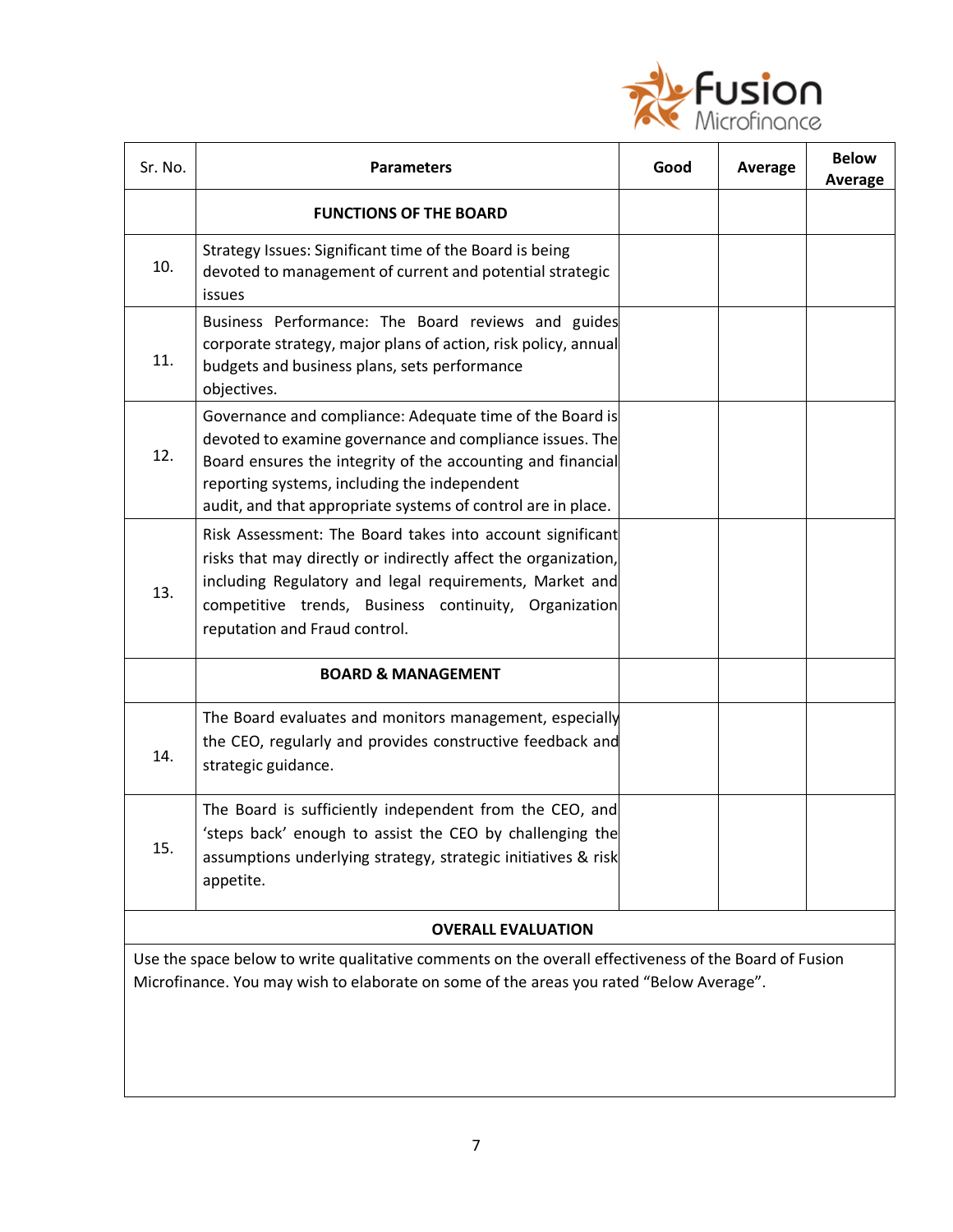

#### **PERFORMANCE EVALUATION OF INDEPENDENT DIRECTORS**

## **For the period Apr '17 – Mar '18**

*(Evaluation to be done by Mar 31, 2018 by all the Directors of the Board)*

*Name of Director being assessed: \_\_\_\_\_\_\_\_\_\_\_\_\_\_\_\_\_*

| S.No.                     | <b>Parameters</b>                                                                                                                                                                                                                                          | Good | Average | <b>Below</b><br>Average |
|---------------------------|------------------------------------------------------------------------------------------------------------------------------------------------------------------------------------------------------------------------------------------------------------|------|---------|-------------------------|
| 1.                        | Has regular attendance in the Board Meetings.                                                                                                                                                                                                              |      |         |                         |
| 2.                        | Makes an effort to be prepared and well informed for<br><b>Board Meetings</b>                                                                                                                                                                              |      |         |                         |
| 3.                        | Willing to spend time and make efforts to learn about<br>the Company and its business. Knowledgeable about<br>latest<br>development in<br>corporate governance<br>framework, financial reporting, microfinance industry<br>and current markets conditions. |      |         |                         |
| 4.                        | Brings his/her knowledge and experience<br>in<br>implementation of company's strategy.                                                                                                                                                                     |      |         |                         |
| 5.                        | Relationship with the other Directors and executive<br>management to enable the Board to function "As a<br>team"                                                                                                                                           |      |         |                         |
| 6.                        | Contributes precise and value added inputs in Board<br>Meetings to help decision making.                                                                                                                                                                   |      |         |                         |
| 7.                        | Demonstrates highest level of integrity, including<br>conflict of interest disclosures, maintenance<br>of<br>confidentiality.                                                                                                                              |      |         |                         |
| 8.                        | Independent Director is truly independent from the<br>company. Demonstrates this independence<br>bv<br>exercising his/ her judgement and voicing opinion<br>freely.                                                                                        |      |         |                         |
| <b>OVERALL EVALUATION</b> |                                                                                                                                                                                                                                                            |      |         |                         |

Use the space below to write qualitative comments on the Director being assessed.

You may wish to elaborate on some of the areas you rated "Below Average".